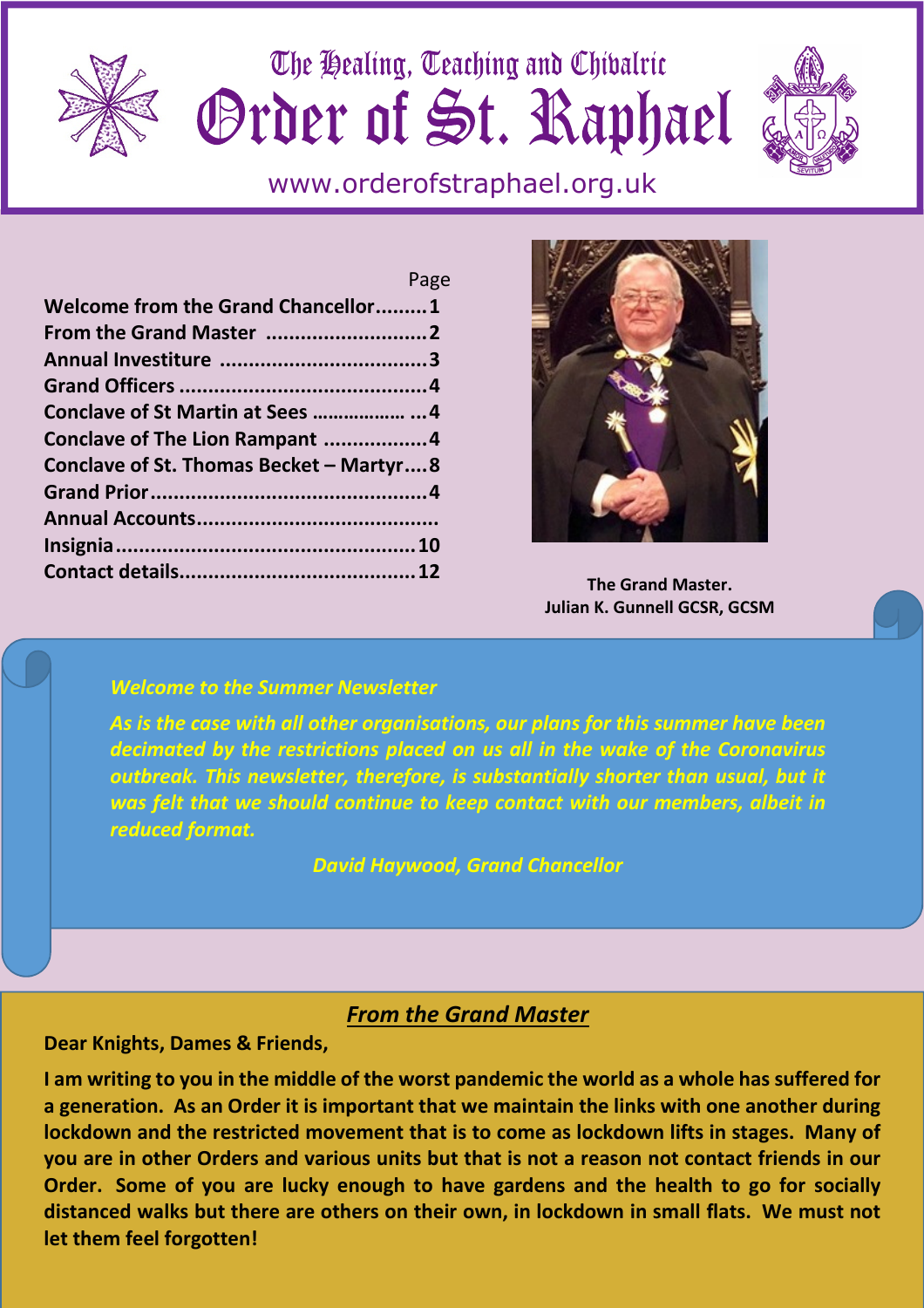**In view of the cancellation of our AGM at Peterborough I decided that all Grand Officers would remain in post for a further year. In addition, I am delighted to say that Dame Helen Wilson has accepted the Office of Grand Almoner, an office that she is eminently suited to, given her Caring background. This office has been vacant since the retirement of Dame Helen Neaves-Wilde and it was a concern to me that an Order such as ours did not have an active Almoner. I am also delighted that one of newest members, Ross McEwan, who was only admitted in May at the virtual meeting, has stepped up and volunteered to assume the office of Grand Steward. I am sure that they will make a success of their roles.** 

**When the pandemic hit, we were all concerned that the postulants in waiting, Michel-Cat Le Huy, Ross McEwan and Father Graham Bayley, may feel rejected if we did nothing. To that end our Chancellor David Haywood assisted by the Grand Prior Most. Rev. Geoffrey Robinson put together what I can only describe as a very meaningful spiritual ceremony of admission. The postulants could not have the full ceremony, as part of that is dependent upon face to face contact. This will be completed at the next AGM at Peterborough, hopefully next May 2021. After the ceremony, they all said they had greatly enjoyed the experience and I am indebted to David and Geoffrey for all their efforts.** 

**Speaking of virtual meetings, the Commander of St Thomas Beckett Martyr Conclave, Lawrence Bell-Wright, recently organised an informal Zoom meeting which was successful. I am sure we are all becoming familiar with this Zoom facility. Many of us in numerous units will have had several such virtual get-togethers but it would be nice if Conclave Commanders organised such virtual informal get-togethers on a regular (monthly?) basis. It is good way to have a chat over things whilst maintaining semi personal contact. I'll leave the Commanders to decide what works best for their Conclave.** 

**If your charitable efforts are for the same ones that have already been approved by the Grand Hospitaller, Ian Tough, then there is no need to go back to him again. However, if there have been changes in the charity's ethos or management, please seek his advice. For all new charities please speak with Ian also.** 

**I am indebted to all my officers for their support during this difficult time. Without good backing, no Order can thrive and we are thriving!** 

**Finally, it is not in our remit to question the health advice given by the Government. However, it is blatantly obvious that if you don't want to get burned and possibly burn your nearest and dearest, don't put your hand in the fire! Resist the temptation to push the envelope and think things are normal. They are not! Please don't put yourself at risk and those around you by ignoring safety advice. I sincerely want to see you all come out of this unscathed, if only with a bit of cabin fever!** 

**God bless you all and keep safe.** 

**Yours in the Bonds of the Order and with the Blessings of St Raphael,** 

**Julian Gunnell GCSR GCSM Grand Master, The Healing, Teaching & Chivalric Order of Saint Raphael**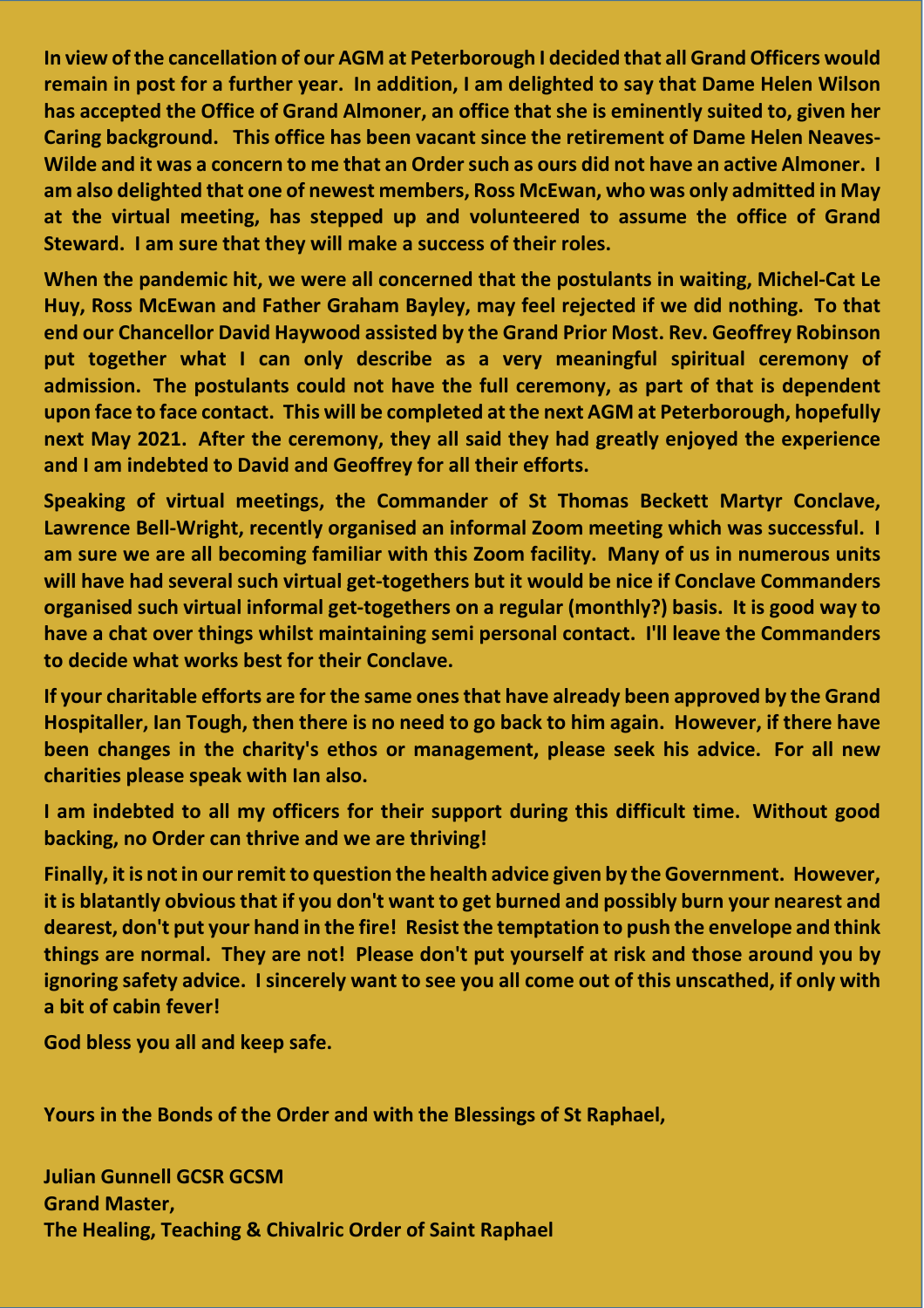## **Annual Investiture 2020**

**With three new members eagerly waiting to be invested, hopes were high for a good attendance at Peterborough in May. As the first warning signs of the virus came out in March, we were still hopeful that the event might go ahead, but the rest, as they say, is history, and the Grand Master soon had to take the decision to suspend all gatherings of the Order until further notice.** 

**As the consequences of this decision started to register, the Grand Chancellor and Grand Prior started to work on a plan to hold a "virtual" Investiture. Nothing like this has ever been done in the Order, and many obstacles needed to be overcome before progress could be made.** 

**After gaining support of the Grand Master and other senior Officers, a special Resolution was put to members of the Grand Council, and following their unanimous support the plan of action was starting to take shape.** 

**The Executive Council had been meeting since the beginning of the year using "Zoom" technology, which allows a number of people to meet face to face over the internet. However, it was noted that many of our members are not technically minded, so a series of sessions were held to ensure that those that needed to be involved were familiarised with the requirements, and this included the three postulants. These test sessions worked very well, so all was now in place for this new initiative to proceed.** 

**A new Ritual was produced and circulated to all members of the Order with an invitation to join us for the Investiture Ceremony on the day of the originally scheduled event. It was pleasing that over 20 members and guests were able to dress for the occasion and witness the investing of the three new members, and at least five others would have joined in but unfortunately struggled with connection difficulties. The total attendance, therefore, was** 

**very similar to what we have experienced at the Peterborough event over recent years, which was very pleasing. The screenshot below was taken during the service.** 

**It was not felt appropriate for the new members to join the Order at Equestrian Rank without receiving this award** 



**personally from the Grand Master, so all joined at one level below, and will be promoted at the first available opportunity. Our congratulations, therefore, to Ross McEwen, Michel-Cat Le Huy and Fr Graham Bayley on their admission to the Order, and we wish you a long and happy association with our organisation.** 

**This "virtual" ceremony was a great success, and we may make further use of the technology in future, but of course we all look forward to meeting each other in person very soon.**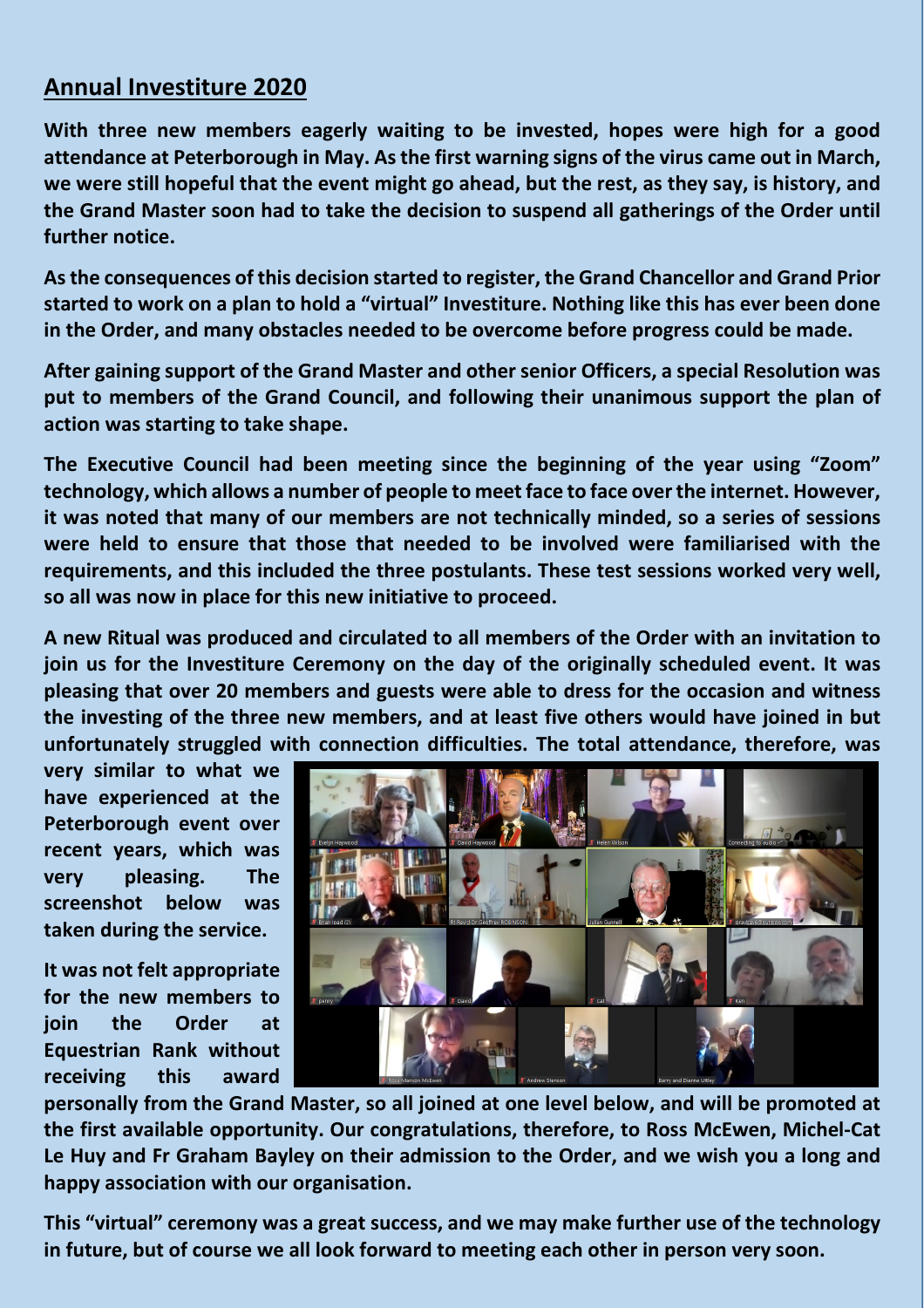#### **GRAND OFFICER APPOINTMENTS**

**Since the Investiture was unable to take place this year, the Grand Master has extended the appointments of all Grand Officers for a further year, to the date of the next Investiture.** 

**The position of Grand Almoner was vacant, and the Grand Master has appointed Dame Helen Wilson to this post. Helen is a dedicated nhs worker, and so ideally suited to this role. Should you become aware of any member of the Order being unwell, physically or mentally, please do let Helen know so that she can offer support on behalf of the Order. ga@orderofstraphael.org.uk** 

**Helen's previous role of Grand Steward will now be taken by Confrere Ross McEwen. Ross will be in touch in due course about the next Investiture.** 

# **AROUND THE CONCLAVES - NEWS & EVENTS**

## **CONCLAVE OF MARTIN AT SEES**

**The Conclave Commander is E. Dame Pamela Robinson, DCSR, DSM** 

**You can contact Pamela at csm@orderofstraphael.org.uk** 

### **LION RAMPANT CONCLAVE**

**The Commander is E Chevalier Ian R. Cameron, KCSR, OSM You can contact Ian at clr@orderofstraphael.org.uk** 

## **SUMMER MEETING**

**12th July 2020 at 3pm Online using Zoom Since the Conclave is still unable to meet physically, the business part of the meeting will go ahead using Zoom. Meeting details are available from the Vice Chancellor. A full report will appear in the Winter newsletter.** 

## **CONCLAVE OF ST THOMAS BECKET – MARTYR**

**The Conclave Commander is E. Chevalier Lawrence Bell-Wright, KCSR, GCSM You can contact Lawrence at ctb@orderofstraphael.org.uk or telephone: 0208 7154206** 

### **Annual Meeting of the Conclave**

**Saturday 6th June 2020 at 11am Online using Zoom** 

**Unfortunately the meeting cannot take place due to lockdown, but the Commander has made arrangements for this to be held using Zoom, and joining instructions have been sent to members of the Conclave. A full report of the meeting will appear in the Winter newsletter.** 

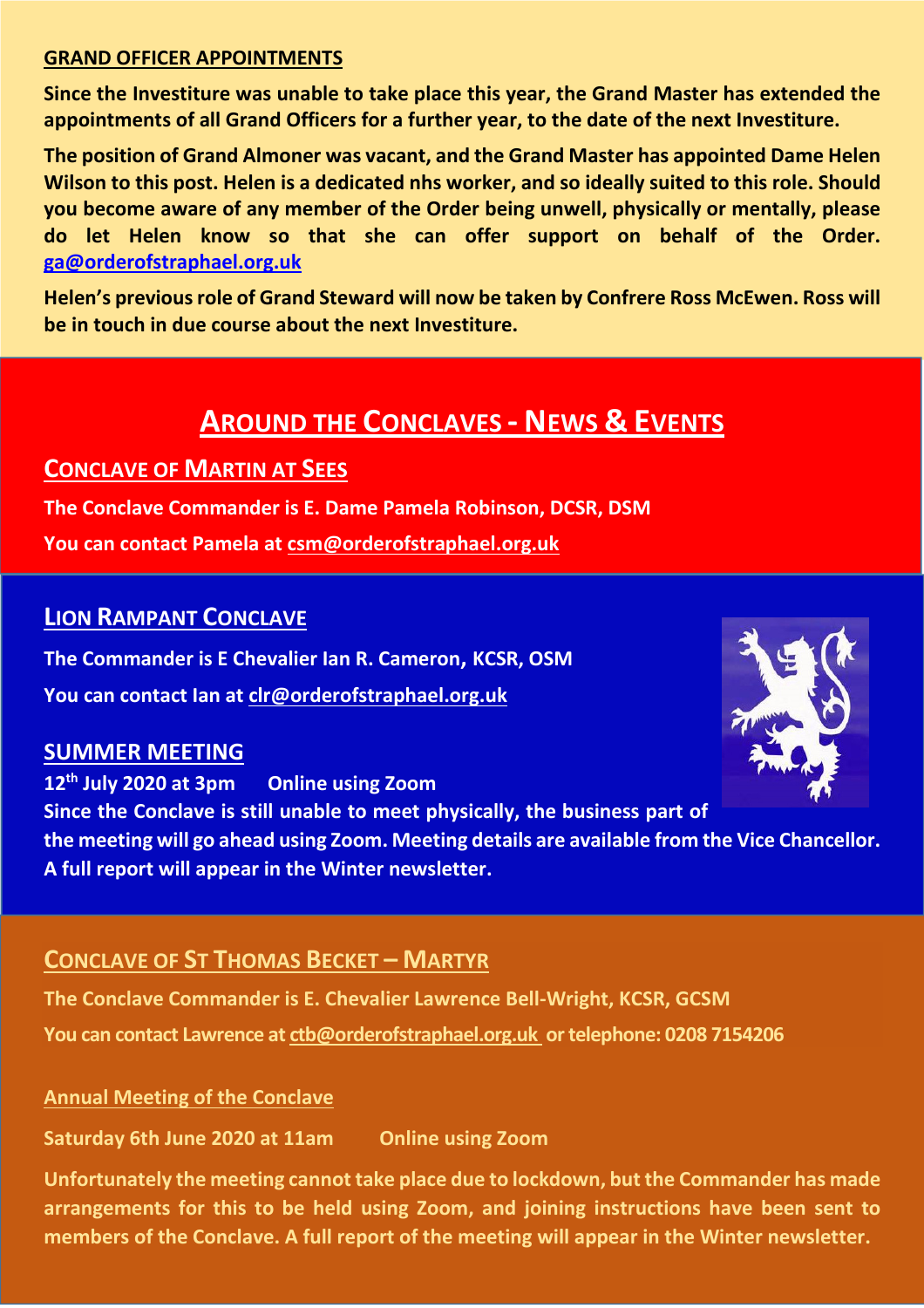## **FROM THE GRAND PRIOR'S DESK**

During the present season of Pentecost, I am delighted to hear that a copy of the June Newsletter is about to be circulated to all Members later this month. It is inevitable that by the time you read it, Pentecost will be over, and liturgically the Church will have moved into the Ordinary Time of the Year. Nonetheless, I do hope that these few words, inspired by the Gospel set for the Day of Pentecost, will be found relevant to each one of us in our present-day difficulties.



An aircraft had just taken off from one of Britain's Airports; it was full of

holiday makers who were looking forward to spending some time in rest and relaxation at their chosen holiday destinations. Unfortunately, only a short time into the three-hour flight, an announcement came over the public address system to say that the buffet service would not take place, it then went on to ask all passengers to securely fasten their seat-belts.

Only a short time elapsed, before the skies began to darken and a severe thunderstorm broke out. Then suddenly, lightning hit the aircraft, which caused a dramatic and uncontrolled descent.

Some passengers began to scream, some began to pray; but amidst all the panic, a young girl travelling alone calmly continued reading her book. Occasionally, the girl would change her posture; but throughout the ordeal, she remained perfectly calm and totally unperturbed about what was happening. Thankfully, the storm began to subside, and the areophane was able to return to its flight path. In due course, it landed safely at its original destination. Now an elderly man sitting opposite the young girl had observed her throughout the difficult flight and asked her why she remained so calm. "Well", she said: "My Father is the Pilot, and is taking me safely home". What absolute trust that girl had in her Father.

Pentecost is the time when church liturgy directs our thoughts to the Holy Spirit. Unfortunately, some people so rarely talk about the Holy Spirit that you would think they could get along without Him very well. Others want to talk about nothing but the Spirit and you might even get the impression there was no Father or Son. Nevertheless, the Good News is that our ignorance of the Holy Spirit, or the fact that from time to time, either ignore Him or thrust Him ahead of the Father and Son does not stop Him from working on our behalf. He still glorifies the Father and Son; He still opens our eyes, deepens our faith and enriches our lives in holiness.

Jesus says: "Very truly, I tell you, the one who believes in me will also do the works that I do; and in fact, will do greater works than these, because I am going to the Father". So, the reality is; that whatever happens in our lives, we need is to trust God in all that we do.

That young girl on the aircraft had complete and absolute trust in her Father, who was the pilot of the aircraft. How much more then, should we put our trust in God's Holy Spirit who has the power to keep us safe during the present troubled times. Then eventually, our faithfulness will lead us all to experience God's love at our last awakening into our Heavenly Home; and there to remain happy with Jesus forever and ever. Amen.

### **++Geoffrey**

*Most Rev'd Dr Geoffrey S Robinson CJ, EGCSR, EGCSM*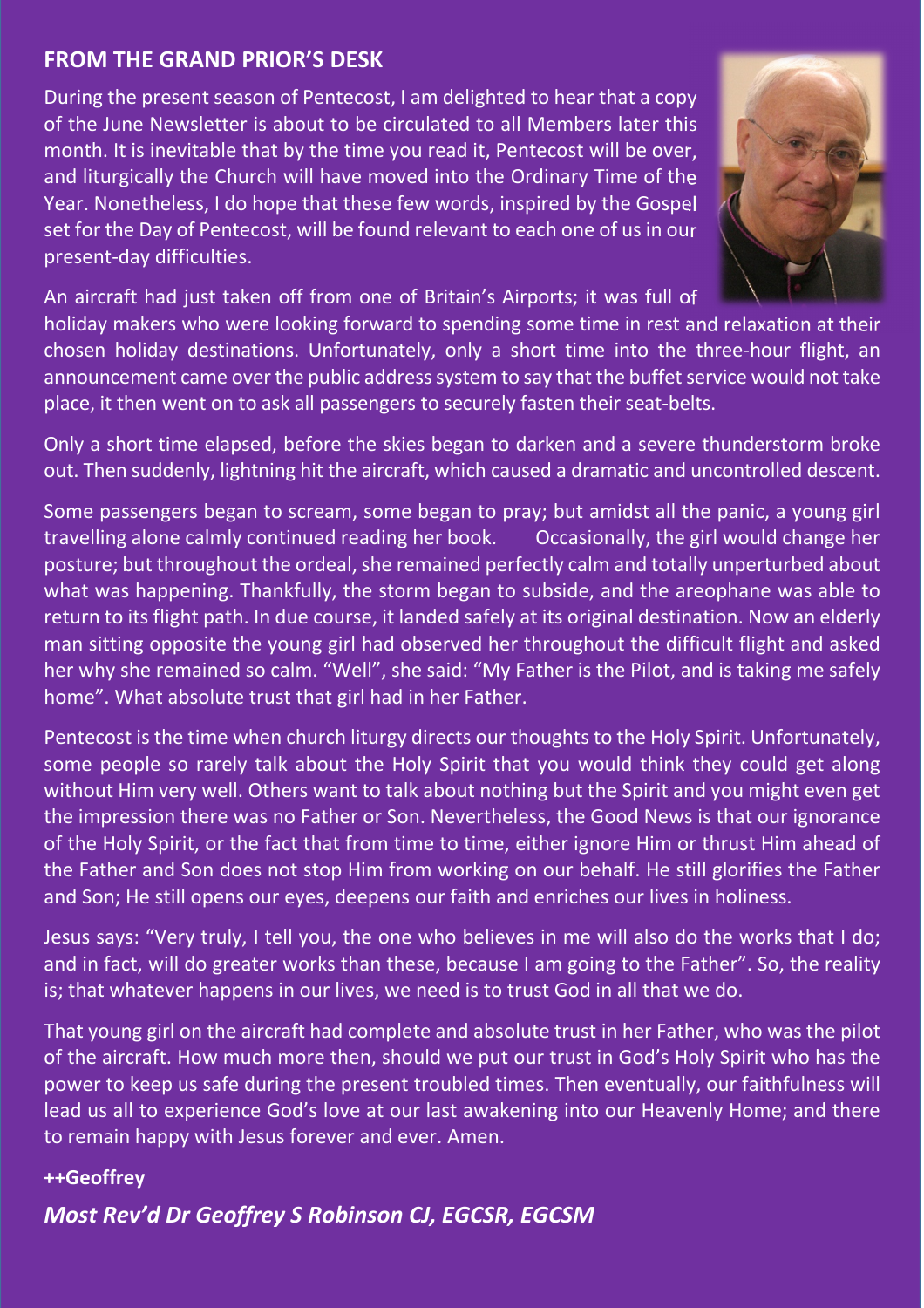#### **ACCOUNTS**

The accounts for the Order for year ended 31<sup>st</sup> December 2019 appear below

### **Order of St Raphael Accounts 2019**

## Balance Sheet 1st January 2019 to 31st December 2019

| <b>Balances at start of year</b>                                 |          | 2018                  | 2019                  |
|------------------------------------------------------------------|----------|-----------------------|-----------------------|
| Lloyds Current Account Balance                                   |          | 1312.93               | 2193.31               |
| Lloyds Deposit Account Balance                                   |          | 202.43                | 202.51                |
| Cash in hand                                                     |          | 0.00                  | 0.00                  |
| <b>Total Chapter Funds</b>                                       |          | £1515.24              | £2395.82              |
|                                                                  |          |                       |                       |
| Income                                                           | 2018     | 2019                  |                       |
| Subscriptions/Admissions                                         | 930.00   | 1115.00               |                       |
| Dining Fees                                                      | 756.00   | 694.00                |                       |
| Raffle/donations                                                 | 163.08   | 194.32                |                       |
| <b>Bank Interest</b>                                             | 0.12     | 0.12                  |                       |
| Sales of regalia                                                 | 18.00    | 539.49                |                       |
| Bank contra entry                                                | 563.00   | 0.00                  |                       |
| Total income for the year                                        | £2530.20 | £2542.93              |                       |
| <b>Expenditure</b>                                               |          |                       |                       |
| Conclaves/Refunds                                                | 597.00   | 468.00                |                       |
| Catering                                                         | 728.00   | 693.00                |                       |
| <b>Hall Rental</b>                                               | 25.00    | 25.00                 |                       |
| Donations                                                        | 0.00     | 0.00                  |                       |
| Refund                                                           | 28.00    | 0.00                  |                       |
| Expenses/purchases                                               | 176.62   | 175.86                |                       |
| Bank contra entry                                                | 563.00   | 0.00                  |                       |
| Website, newsletter                                              | 0.00     | 0.00                  |                       |
| Regalia                                                          | 0.00     | 90.00                 |                       |
| Total expenditure for the year                                   | £2117.62 | £1401.86              |                       |
| <b>Balances at end of year</b><br>Lloyds Current Account Balance |          | 1 Jan 2019<br>2193.31 | 1 Jan 2020<br>3536.89 |
| Lloyds Deposit Account                                           |          | 202.51                | 202.68                |
| Cash in Hand                                                     |          | 0.00                  | 0.00                  |
|                                                                  |          | £2395.82              | £3739.57              |
|                                                                  |          |                       |                       |

\*\*Less uncleared cheque

BD Creació

**Brian Everett (Treasurer)** 

29th February 2020

90.00

The Accounts for the year ending 31st December 2019 have been audited and found correct.

Jana Cents 16 marca 2020